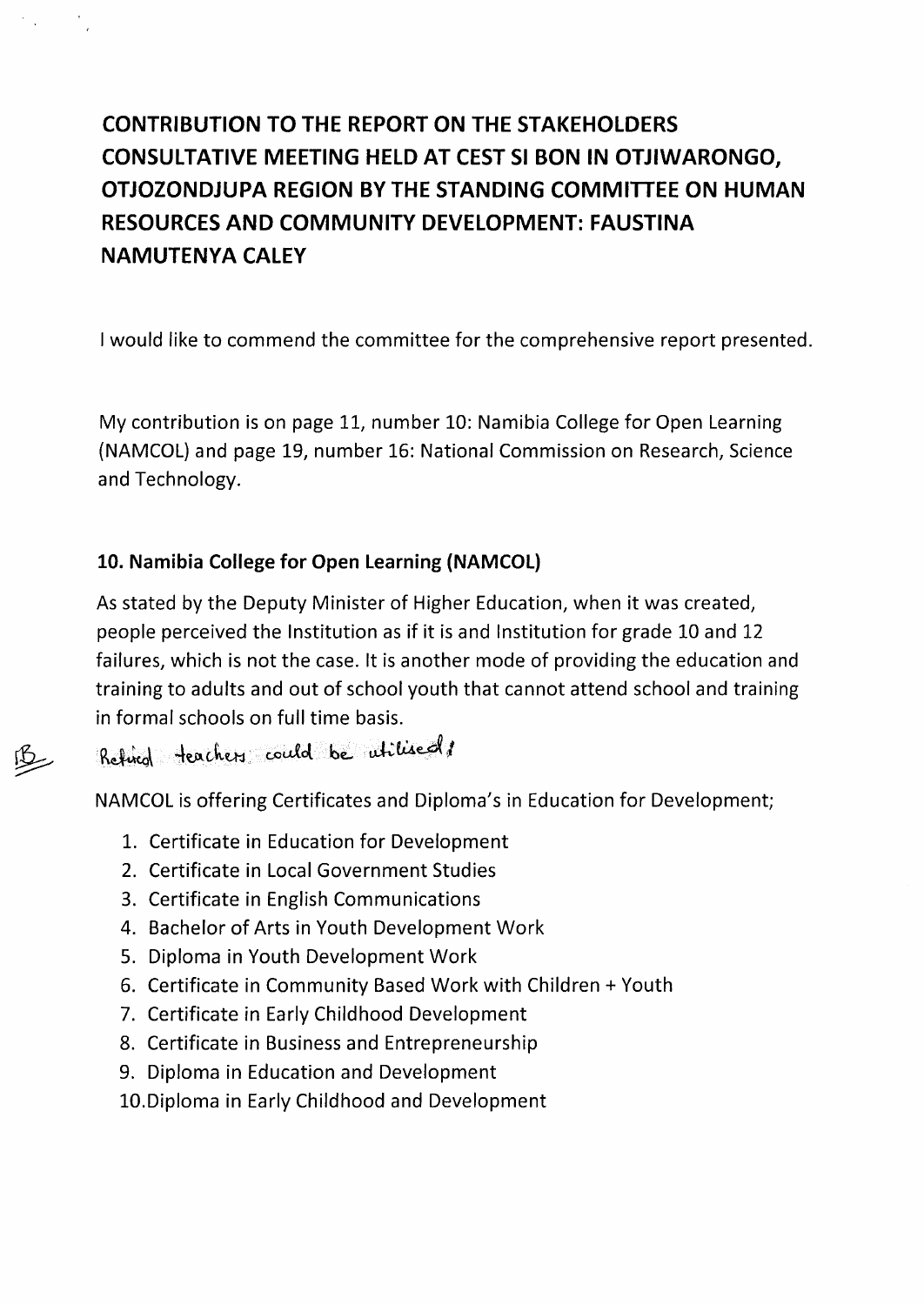**l1.TVET Programmes:** Plumbing + Pipe fitting

Automotive mechanics

Office Administration

Welding and Metal Fabrication

### **E-Learning;**

 $\mathcal{A}^{(1)}$  .

 $\sim 10$ 

- 1. Tertiary Programme
- 2. Secondary Programme
- 3. Video Lessons
- 4. Radio Lessons

#### **Research;**

Tracer studies

Data analysis

Programmes Review

**ICDL** {International Computer Driver's License}. All NAMCOL Centers are Accredited by NQA.

**NAMCOL WEBSITE:** {www.namcol.edu.na}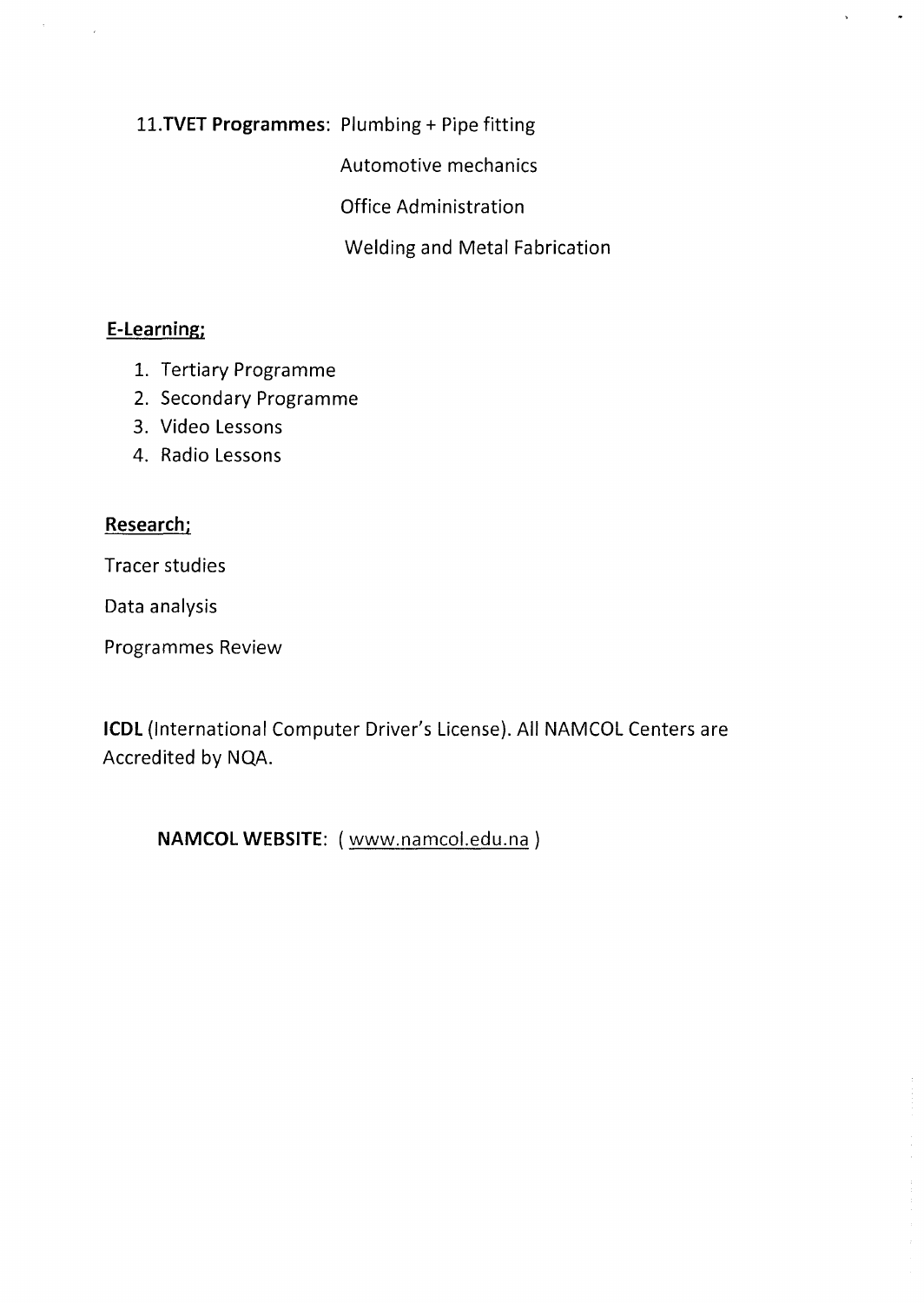# **16. National Commission on research, Science and Technology**

The Government of Namibia recognizes that education in Science, Technology and Innovation (STI) is critical for socio-economic transformation, and therefore, adopted a range of explicit policies, legislation and regulations promoting STI.The most notable of these is the Research, Science and Technology Act, 2004 (Act No.23 of 2004) which aims to provide for the promotion, co-ordination and development of research, science and technology in Namibia.

As it is a continental, frameworks such as the Science, Technology and Innovation Strategy for Africa 2024 (STISA-2024) and the SADC protocol on Science, Technology and Innovation, Namibia aspires to increase expenditure in the area of Research, Science, Technology and Innovation to at least 1 percent of its Gross Domestic Product (GDP). The current proportion of Namibia's GDP expenditure on research and development is around 0.35 percent, which grew from only 0.02 percent in the 1990's. However, as part of its fifth National Development Plan (NDP5), the country wishes to increase this expenditure to 1 percent of the GDP by 2022 as per continental aspirations set in the STISA2024.

Last year the Student Entrepreneurship Programme (SEP) was launched. The programme is aimed at identifying and nurturing student leaders at tertiary institutions and establishing networking opportunities between these students and existing successful entrepreneurs. Through this programme it's envisioned to establish entrepreneurial ecosystems that nurture upcoming entrepreneurial minds.

Additionally, funding and support mechanisms were created aimed at providing opportunities for the students and youth through innovation and entrepreneurship. To this end several innovation projects have been funded through the National Commission on Research Science and Technology, and supported the establishment of the Namibia Business Innovation Institute at the